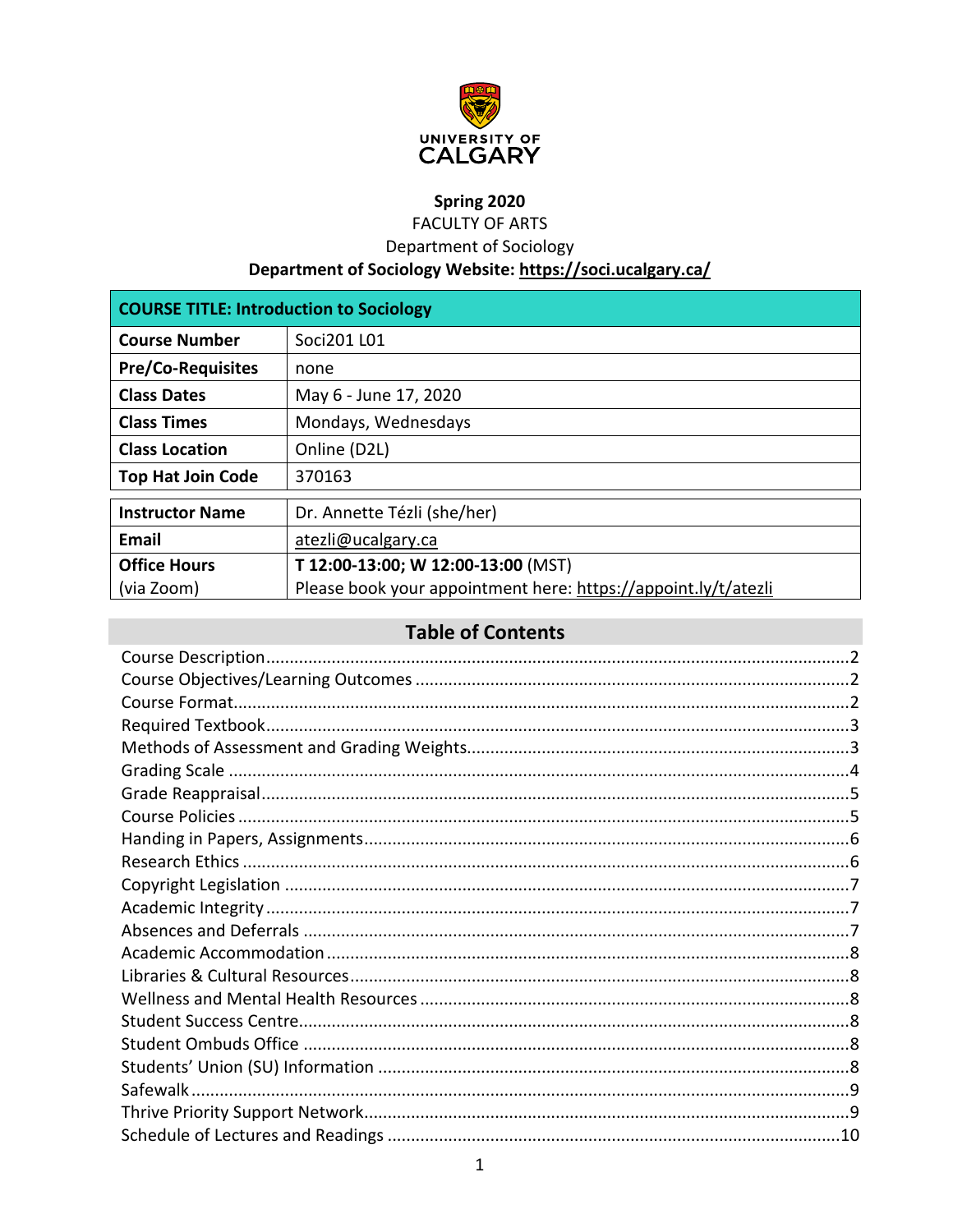## <span id="page-1-0"></span>**Course Description**

"Neither the life of an individual nor the history of a society can be understood without understanding both."

#### C. Wright Mills, *The Sociological Imagination*

Sociology is the scientific study of human action and interaction. According to sociologists, our lives are closely intertwined with the societal context in which they take place. This course will introduce you to the discipline of sociology by exploring topics and issues you are probably already familiar with and have discussed before with friends, colleagues, or family. This course goes beyond popular understandings of those issues to understand how society works from a sociological perspective. This course will provide you with the tools to think sociologically and sharpen your "sociological imagination," which will make you see your everyday world in a new light. Over the course of the semester, we will identify, analyze, explain, and critically discuss the *foundations of sociology* (sociological theories and research methods), the *foundations of society* (e.g. culture, socialization, social interaction, and deviance), the *dimensions of social inequalities* (e.g. social class, ethnicity & racialization, and gender & sexuality), as well as major *social institutions* (e.g. families, as well as the education and health care systems).

## **Course Objectives/Learning Outcomes**

<span id="page-1-1"></span>By the end of this course, successful students will be able to:

- summarize, compare, and apply analytic frameworks and theories to studying society and elements thereof.
- differentiate and compare methodological approaches commonly used by sociologists.
- describe the sociological imagination using examples from their own lives.
- critically reflect on the relationship between social forces and individual experiences using examples from their own lives.
- compare and contrast common-sense and sociological explanations of various social phenomena, current social events, and societal conflicts.
- critically debate dimensions of social inequality in Canadian society, making reference to their historical context and institutional embeddedness.
- read efficiently, take lecture notes effectively, and study for exams proficiently.

## **Course Format**

<span id="page-1-2"></span>Reading the assigned material, an open mind, as well as your active and meaningful participation is required for this class to reach its fullest potential and to make it a rewarding experience for you and me. I will facilitate this course through a combination of pre-recorded, asynchronous lectures, will supplement the assigned reading, and short learning activities that give you the opportunity to apply course material in variety of ways. The condensed format of the spring semester poses a number of challenges, especially when completing the course online. To keep you on track, lectures and corresponding activities will be available on D2L for 48-hours only, specifically:

- Mondays' lectures: Mondays 9:00am-Wednesdays, 9:00am (MST)
- Wednesdays' lectures: Wednesdays 9:00am-Fridays, 9:00am (MST)

If you miss a lecture, it will be your responsibility to obtain notes from one of your classmates. Since lectures will be available for a limited time only, you should take notes to prepare for assessments. To assist your note-taking, I will post the PowerPoint slides for each lecture on D2L which will provide a lecture outline, but not complete lecture content. In addition, I will provide guidelines for effective note-taking on D2L under "Course Resources."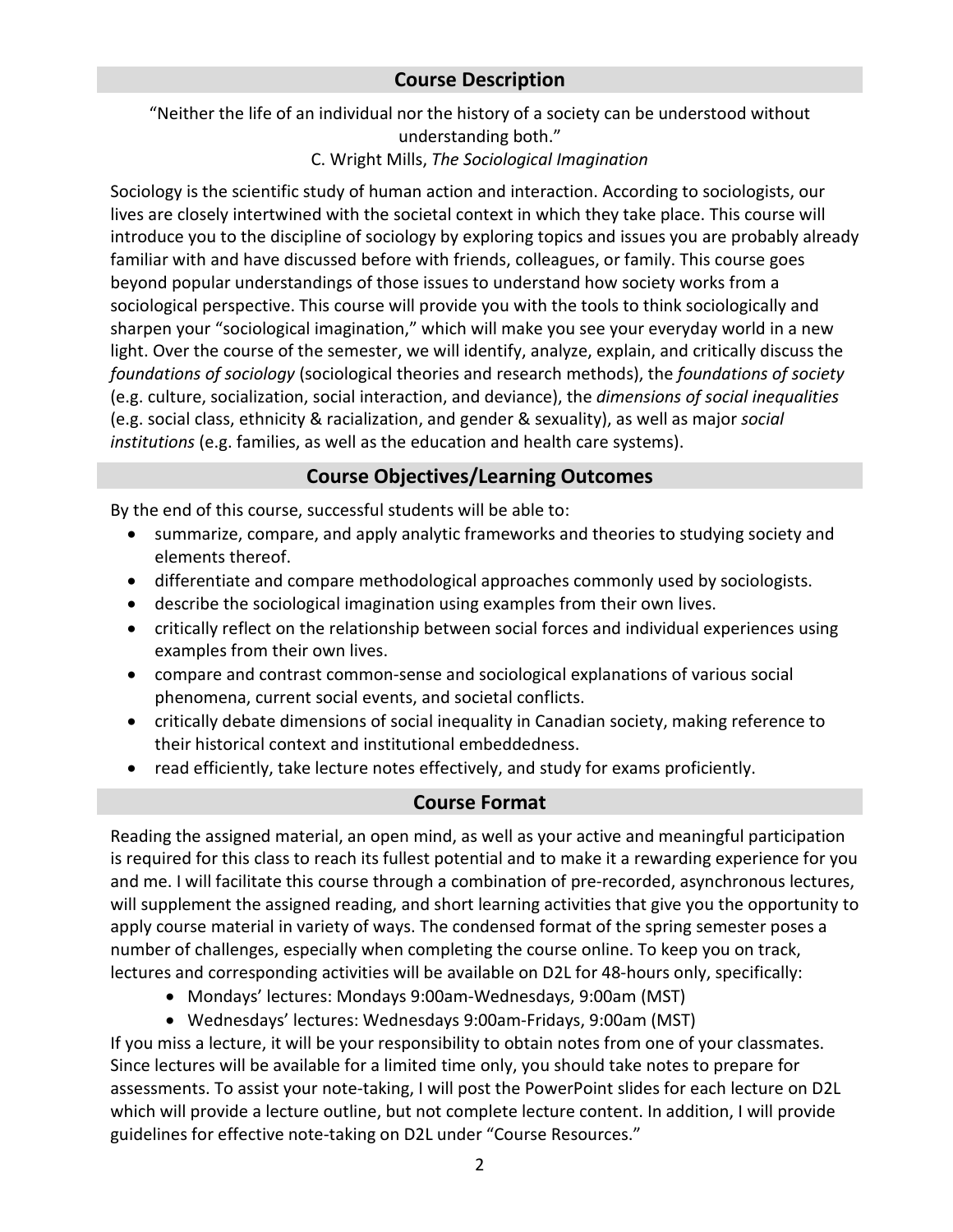## **Required Textbook**

## <span id="page-2-0"></span>**Catherine Corrigall-Brown. 2018.** *Imagining Sociology: An Introduction With Readings***. 2nd Ed. Don Mills: Oxford University Press.**

- o Please purchase only the text listed here and do not purchase an earlier edition of the text. They will inadequately prepare you for the assessments.
- o You can rent an e-copy of the textbook for about \$40 here: [https://www.redshelf.com/book/1458066/imagining-sociology-1458066-9780199031139](https://www.redshelf.com/book/1458066/imagining-sociology-1458066-9780199031139-catherine-corrigall-brown) [catherine-corrigall-brown](https://www.redshelf.com/book/1458066/imagining-sociology-1458066-9780199031139-catherine-corrigall-brown)
- o For free study guides, illustrative materials, review questions, and practice quizzes check: [https://oup-arc.com/access/corrigall-brown2e-student-resources#tag\\_chapter-01](https://oup-arc.com/access/corrigall-brown2e-student-resources#tag_chapter-01)

<span id="page-2-1"></span>

|                                 | Date     | % of final grade | <b>Material covered</b>       |
|---------------------------------|----------|------------------|-------------------------------|
| Participation (9/11 activities) |          | 10               | See D2L                       |
| 10/11 Online reading quizzes    |          | 25               | See course schedule           |
| Midterm I                       | May $13$ | 15               | 1.1. and 1.2.                 |
| Midterm II                      | June 1   | 20               | 2.1., 2.2., 2.3., and 3.1.    |
| Final Exam                      | TBD      | 30               | 3.2.,3.3.,3.4.,4.1.,4.2.,4.3. |

## **Methods of Assessment and Grading Weights**

#### Participation (9/11 activities, 10% of final your grade)

Throughout the semester, you will participate in a structured, graded activity each class, for example discussions on D2L, reading and film responses, learning reflections, small collaborative projects, Top Hat surveys, etc. The purpose of these activities is to give you the opportunity to apply course material in a variety of ways, to keep you engaged in the course, and to facilitate interaction between instructor and students as well as among students. I will provide one guided exercise in each of the 12 lectures, 10 of which will count toward your participation grade. I will provide more detailed information for each activity and a grading rubric in lecture and on D2L.

#### 10/11 Online reading quizzes (25% of your final grade)

The purpose of the reading quizzes is to encourage you do your assigned readings regularly and thereby refine your reading skills. Completing the assigned readings also allows you to process some of the material prior to class and contribute meaningfully to group discussions and in-class exercises. Since the reading quizzes test your reading comprehension, you will be quizzed on the assigned readings before we expand on them in lectures.

I will make 1 ungraded practice quiz, covering Chapter 1 of your textbook, available at the beginning of the semester. The practice quiz will introduce you to the quiz format and various question designs. The first graded quiz will cover the course outline and is due on May 11. Subsequent reading quizzes are due at the beginning of the 48-hour period during which the corresponding lecture is available on D2L, so Mondays and Wednesdays at 9:00am (SMT). The quiz schedule is available on the last page of this course outline and on D2L. Each quiz has 15 questions and you will have 1 20-minute attempt to complete the quiz, which simulates exam conditions. Students with academic accommodations will receive extra time for the reading quizzes as indicated in their academic accommodation letters.

There will be 11 graded quizzes in total, the 10 highest scores of which will be included in the calculation of your final grade. If you do not complete a quiz without due cause (as outlined in the assignment policies below), you will receive an automatic grade of 0. If you have missed a quiz for legitimate reasons, please contact the instructor to discuss makeup options.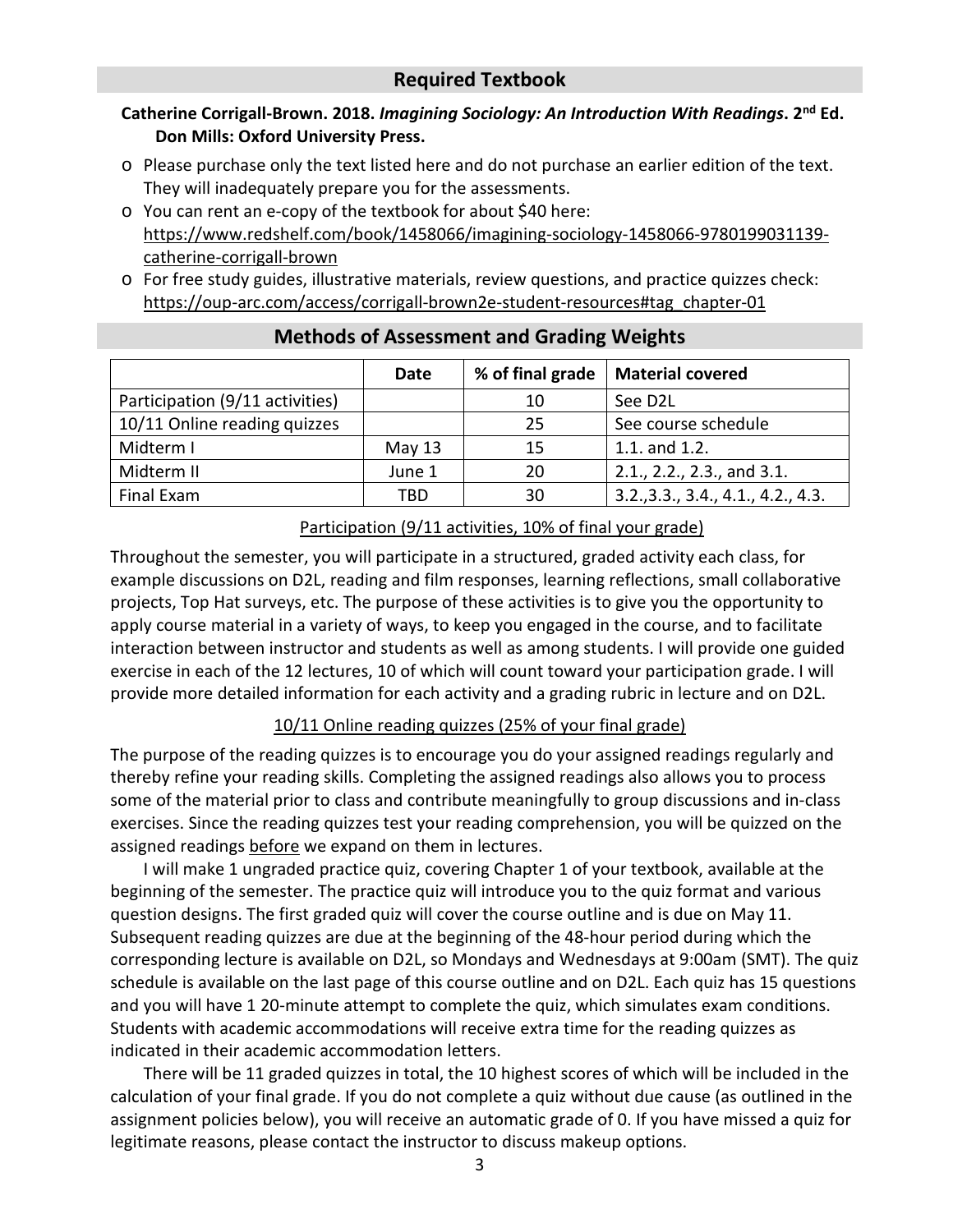#### 2 Midterms (15 and 20% of your final grade, respectively)

We will write 2 timed online exams over the course of the semester. You can complete the exam at any point in the scheduled 24-hour period; once you start the exam you will have to complete it within the allotted time. The exact exam format will be announced in lecture and via D2L prior to each exam. Questions will cover the assigned readings (irrespective of whether they were discussed in lecture), lecture material, exercises and discussions, and films. Questions are designed to test your comprehensive understanding of course material rather than your memorization skills. Please refer to the assignment schedule above for material covered in each exam. I posted a set of study tips on D2L under "course resources."

## Final Exam (30% of your final grade)

The final exam for this course will be scheduled by the Office of the Registrar. We will write a timed online, which you can complete at any point in the scheduled 24-hour period; once you start the exam you will have to complete it within the allotted time. The exact exam format will be announced in lecture and via D2L at the end of lectures. Questions will cover the assigned readings (irrespective of whether they were discussed in lecture), lectures, in-class exercises, class discussions, and films. Questions are designed to test your comprehensive understanding of course material rather than your memorization skills. The exam is not cumulative. Please refer to the assignment schedule for material covered in the final exam.

## **Grading Scale**

<span id="page-3-0"></span>Letter grades will be assigned and submitted to the registrar based on the following scale. To maintain consistency in grade assignments, final grades will not be rounded up, not matter how close they are to the cut-off to the next better letter grade.

| Grade     | Percent range | <b>Grade Point Value</b> | <b>Description</b>                                                                    |
|-----------|---------------|--------------------------|---------------------------------------------------------------------------------------|
| A+        | $96 - 100%$   | 4.0                      | Outstanding performance                                                               |
| A         | $90 - 95.99%$ | 4.0                      | Excellent-superior performance                                                        |
| А-        | $85 - 89.99%$ | 3.7                      | Approaching excellent performance                                                     |
| B+        | $80 - 84.99%$ | 3.3                      | Exceeding good performance                                                            |
| B         | $75 - 79.99%$ | 3.0                      | Good performance                                                                      |
| <b>B-</b> | $70 - 74.99%$ | 2.7                      | Approaching good performance                                                          |
| $C+$      | $67 - 69.99%$ | 2.3                      | Exceeding satisfactory performance                                                    |
| C         | $63 - 66.99%$ | 2.0                      | Satisfactory performance                                                              |
| $C-$      | $59 - 62.99%$ | 1.7                      | Approaching satisfactory performance                                                  |
| D+        | $55 - 58.99%$ | 1.3                      | Marginal pass. Insufficient preparation for<br>subsequent courses in the same subject |
| D         | $50 - 54.99%$ | 1.0                      | Minimal Pass. Insufficient preparation for<br>subsequent courses in the same subject. |
| F         | <50%          | $\Omega$                 | Failure. Did not meet course requirements.                                            |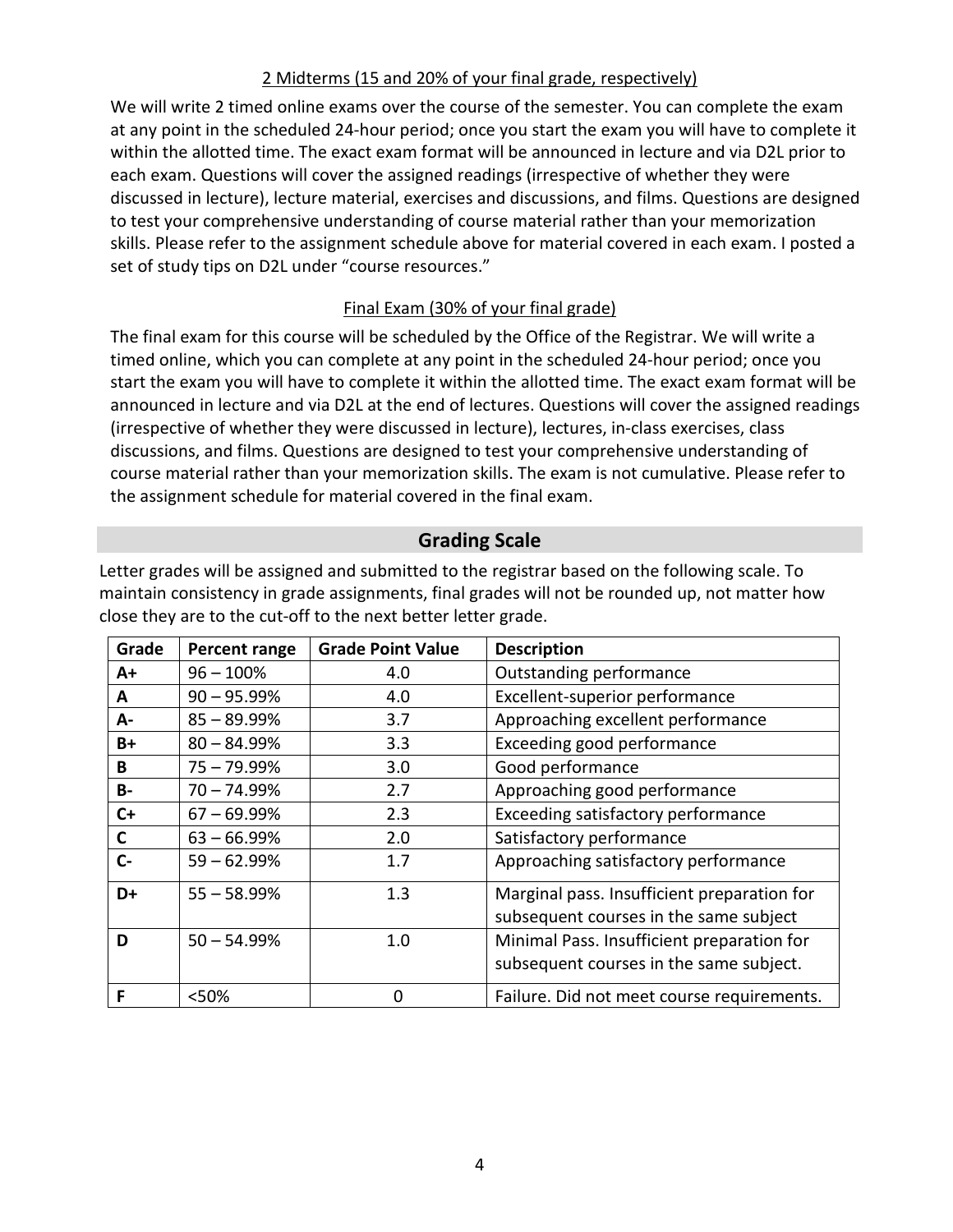## **Grade Reappraisal**

<span id="page-4-0"></span>If you chose to seek reappraisal of examinations or assignments, you must submit a written response to the instructor explaining the basis for reconsideration of your assessment within 10 business days of receiving your grade. Please note that the re-evaluation of course work can lead to the grade being raised, lowered, or it might remain the same. For more information, see: <https://www.ucalgary.ca/pubs/calendar/current/i-2.html>

## **Course Policies**

<span id="page-4-1"></span>Topics discussed and material included in this course will be explicit at times (deviance, violence, sexuality, profanity, etc.). You might find yourself reacting to that content with discomfort or distress, either because of personal experiences you had or because it conflicts with your personal convictions. While discomfort is part of any learning process, please do not hesitate to reach out to me should you need support/resources beyond what is provided on D2L under "Course Resources."

## Course Etiquette

Please keep in mind that all participants in this class are diverse in terms of their positions in complex social hierarchies organized around social class, race, ethnicity, citizenship, gender identities and expressions, sexual orientation, age, disabilities, etc. Material discussed in class will at times reflect, at times challenge or even contradict your own life experiences. In an effort to make this course welcoming and safe for all, please interact with all participants (fellow students, instructor, and TAs) professionally and respectfully.

## Recording of Lectures

Note that the audio or video recording of lectures and taking screengrabs of PowerPoint slides during the lecture are not permitted without explicit authorization. The non-authorized media recording of lectures is inconsistent with the Code of Conduct and may result in discipline in accordance with the Student Non-Academic Misconduct Policy and Procedure. For more information click here: [https://www.ucalgary.ca/policies/files/policies/non-academic-misconduct](https://www.ucalgary.ca/policies/files/policies/non-academic-misconduct-policy.pdf)[policy.pdf.](https://www.ucalgary.ca/policies/files/policies/non-academic-misconduct-policy.pdf)

## Sharing of Lecture Notes and Exam Questions

Note that publicly sharing lectures notes and exam questions on  $3<sup>rd</sup>$  party sites such as OneClass, StudyBlue, Quizlet, Course Hero, etc. is not permitted. If you wish to use these helpful studying tools, make sure you adjust your privacy settings accordingly. Any violations are subject to investigation under the UofC Student Non-Academic Misconduct Policy. For more information, click here: [https://www.ucalgary.ca/policies/files/policies/non-academic-misconduct-policy.pdf.](https://www.ucalgary.ca/policies/files/policies/non-academic-misconduct-policy.pdf)

#### Instructor Intellectual Property

Course materials created by professor(s) (including course outlines, presentations and posted notes, labs, case studies, assignments and exams) remain the intellectual property of the professor(s). These materials may not be reproduced, redistributed or copied without the explicit consent of the professor. The posting of course materials to third party websites such as notesharing sites without permission is prohibited. Sharing of extracts of these course materials with other students enrolled in the course at the same time may be allowed under fair dealing.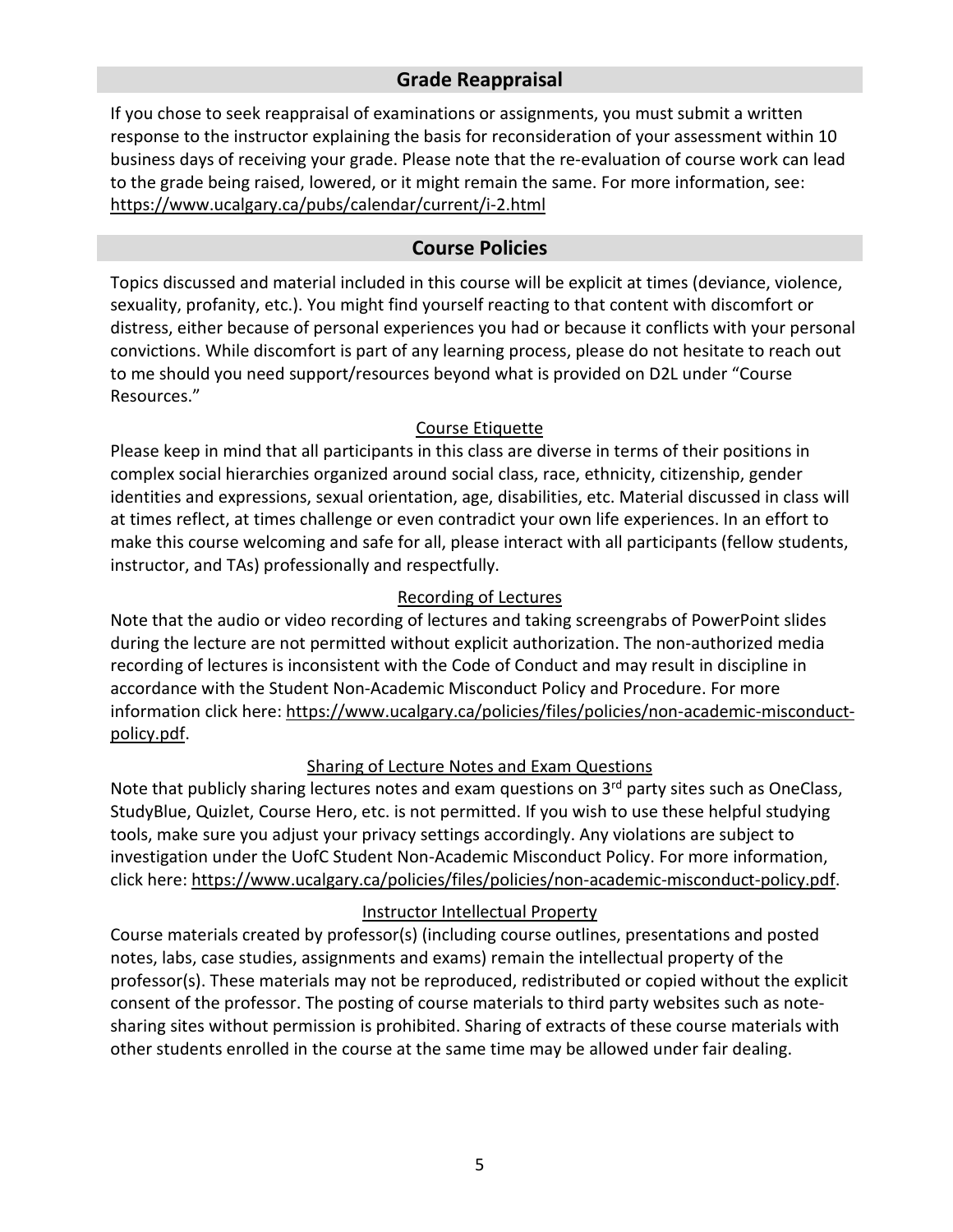#### E-mail

Please send emails only from your ucalgary account. Please include the following in each email:

• your course and section number in your email's subject line

• a proper salutation, your full name, UCID, and a proper closing in the body of your email. All emails will be answered within one business day. Please e-mail me for administrative purposes only. Questions about the course content, concerns about grades, or personal issues should be discussed in person during my office hours.

## **Office Hours**

I will hold office hours via Zoom on Tuesdays from 12:00-13:00 and Wednesdays from 12:00- 13:00. You can access the meeting via the Communication tab on D2L, or the direct link provided under Contact Information & Office Hours in the Content area. If my office hours do not work for your schedule regularly, please email me your request for an appointment along with a screengrab of your schedule. I will then identify a timeslot that works for both of our schedules. Feel free to book an appointment if you would like to review an assessment, ask questions about course material, or chat about your education/well-being in general. If you would like to meet during regularly scheduled office hours, please book your appointment here: [https://appoint.ly/t/atezli.](https://appoint.ly/t/atezli) Please leave your course number and a brief description of the purpose of our meeting when you make your appointment so I can prepare for our meeting in advance.

# **Handing in Papers, Assignments**

- <span id="page-5-0"></span>1. The main Sociology Department office does not deal with any course-related matters. Please speak directly to your instructor.
- 2. **Protection of Privacy:** The Freedom of Information and Protection of Privacy (FOIPP) legislation does not allow students to retrieve any course material from public places. Anything that requires handing back will be returned directly during class or office hours. If students are unable to pick up their assignments from the instructor, they can provide the instructor with a stamped, self-addressed envelope to be used for the return of the assignment. Private information related to the individual student is treated with the utmost regard by the faculty at the University of Calgary
- 3. Final grades are not posted by the Sociology Department. They are only available online.

# **Research Ethics**

<span id="page-5-1"></span>Students are advised that any research involving human subjects - including any interviewing (even with friends and family), opinion polling, or unobtrusive observation – must have the approval of the Departmental Ethics Committee. In completing course requirements, you must not undertake any human subjects research without discussing your plans with me, to determine if ethics approval is required.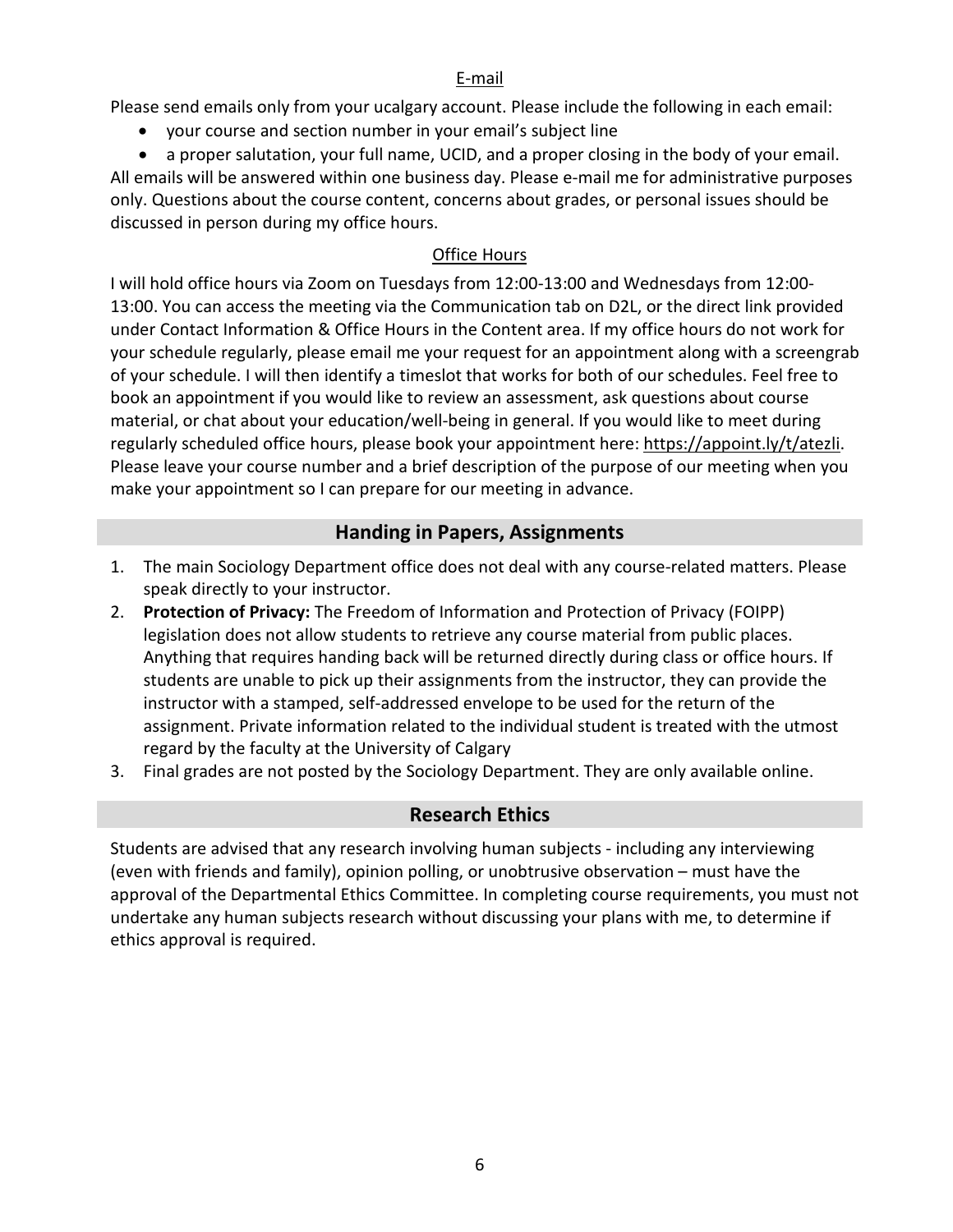# **Copyright Legislation**

<span id="page-6-0"></span>All students are required to read the University of Calgary policy on Acceptable Use of Material Protected by Copyright [\(https://www.ucalgary.ca/policies/files/policies/acceptable-use-of-material](https://www.ucalgary.ca/policies/files/policies/acceptable-use-of-material-protected-by-copyright-policy.pdf)[protected-by-copyright-policy.pdf\)](https://www.ucalgary.ca/policies/files/policies/acceptable-use-of-material-protected-by-copyright-policy.pdf) and requirements of the Copyright Act [\(https://laws](https://laws-lois.justice.gc.ca/eng/acts/C-42/index.html)[lois.justice.gc.ca/eng/acts/C-42/index.html\)](https://laws-lois.justice.gc.ca/eng/acts/C-42/index.html) to ensure they are aware of the consequences of unauthorized sharing of course materials (including instructor notes, electronic versions of textbooks etc.). Students who use material protected by copyright in violation of this policy may be disciplined under the Non-Academic Misconduct Policy.

## **Academic Integrity**

<span id="page-6-1"></span>As per University Calendar, "Academic integrity is the foundation of the development and acquisition of knowledge and is based on values of honesty, trust, responsibility, and respect. We expect members of our community to act with integrity." Please refer to the website listed below for information on University of Calgary policies on Plagiarism/Cheating/Other Academic Misconduct:

<span id="page-6-2"></span>[http://www.ucalgary.ca/pubs/calendar/current/k.html.](http://www.ucalgary.ca/pubs/calendar/current/k.html)

## **Absences and Deferrals**

It is your responsibility to complete all assessments listed in this course outline. If at all possible, you must provide advance notice to the instructor if you are unable to take a test as scheduled or submit an assignment on time. Valid reasons to miss an assessment are: illness, domestic affliction, religious conviction, and student athletes travelling for competitions. Travel arrangements, misreading of the syllabus, and scheduling conflicts with other classes or employment responsibilities are not considered valid reasons to miss an assessment. All requests for a deferral of an exam or assignment due to health reasons must be accompanied by written documentation as outlined in the University Calendar. The options for documenting absences from exams are explained here:

#### <https://www.ucalgary.ca/pubs/calendar/current/m-1.html>

#### *Missed Midterm Exams:*

There are no makeup exams for missed midterms. In case of an excused absence from a midterm as defined above, the weight of the missed exam will be transferred to the other course components.

#### *Deferred Final Exam Form:*

Please note that requests to defer a Registrar scheduled final exam are dealt with through the Registrar's Office.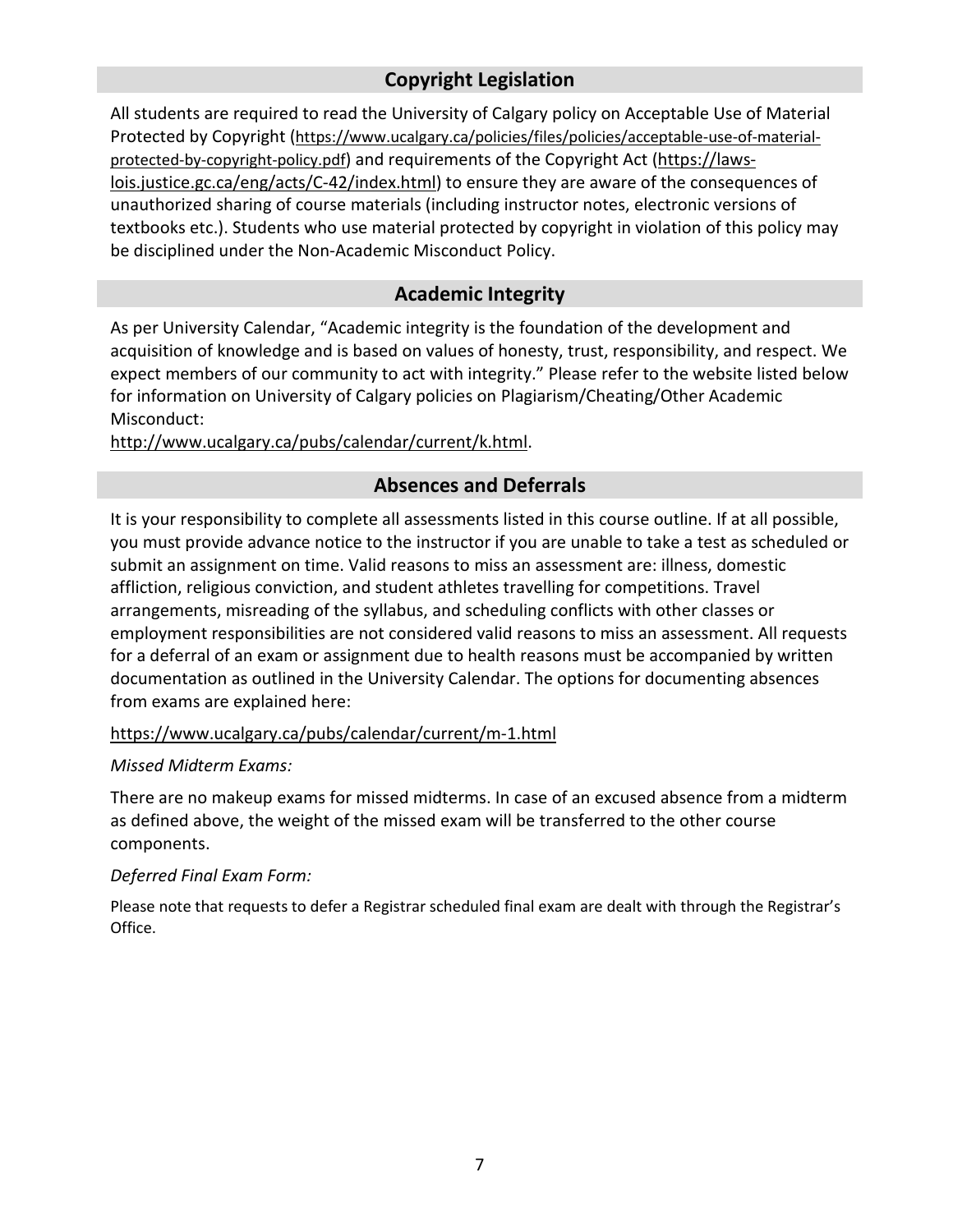## **Academic Accommodation**

<span id="page-7-0"></span>Students seeking an accommodation based on disability or medical concerns should contact Student Accessibility Services; SAS will process the request and issue letters of accommodation to instructors. For additional information on support services and accommodations for students with disabilities, visit www.ucalgary.ca/access/. Students who require an accommodation in relation to their coursework based on a protected ground other than disability should communicate this need in writing to their Instructor. The full policy on Student Accommodations is available at: <http://www.ucalgary.ca/policies/files/policies/student-accommodation-policy.pdf>

Students needing an Accommodation based on a Protected Ground other than Disability, should communicate this need, preferably in writing, to the course instructor.

## **Libraries & Cultural Resources**

<span id="page-7-1"></span>To contact your librarian or find out about the resources and services available to sociology students go to the Sociology Library guide:<https://library.ucalgary.ca/guides/sociology>

<span id="page-7-2"></span>To access the main Library website go to: [https://library.ucalgary.ca](https://library.ucalgary.ca/)

## **Wellness and Mental Health Resources**

The University of Calgary recognizes the pivotal role that mental health plays in physical health, social connectedness and academic success, and aspires to create a caring and supportive campus community where individuals can freely talk about mental health and receive support when needed. We encourage you to explore the excellent mental health resources available throughout the university community, such as counselling, self-help resources, peer support or skills-building available through Student Wellness Services (Room 370 MacEwan Student Centre, [https://www.ucalgary.ca/wellness-services/services/mental-health-services\)](https://www.ucalgary.ca/wellness-services/services/mental-health-services) and the Campus Mental Health Strategy [\(http://www.ucalgary.ca/mentalhealth/\)](http://www.ucalgary.ca/mentalhealth/).

## **Student Success Centre**

<span id="page-7-3"></span>The Student Success Centre provides services and programs to ensure students can make the most of their time at the University of Calgary. Their advisors, learning support staff, and writing support staff assist students in enhancing their skills and achieving their academic goals. They provide tailored learning support and advising programs, as well as one-on-one services, free of charge to all undergraduate and graduate students. For more information visit: [https://www.ucalgary.ca/student-services/student-success.](https://www.ucalgary.ca/student-services/student-success)

## **Student Ombuds Office**

<span id="page-7-4"></span>The Student Ombuds Office supports and provides a safe, neutral space for students. For more information, please visit www.ucalgary.ca/ombuds/ or email [ombuds@ucalgary.ca.](mailto:ombuds@ucalgary.ca)

# **Students' Union (SU) Information**

<span id="page-7-5"></span>The SU Vice-President Academic can be reached at (403) 220-3911 or [suvpaca@ucalgary.ca;](mailto:suvpaca@ucalgary.ca) Information about the SU, including elected Faculty Representatives, can be found here: [https://www.su.ucalgary.ca.](https://www.su.ucalgary.ca/)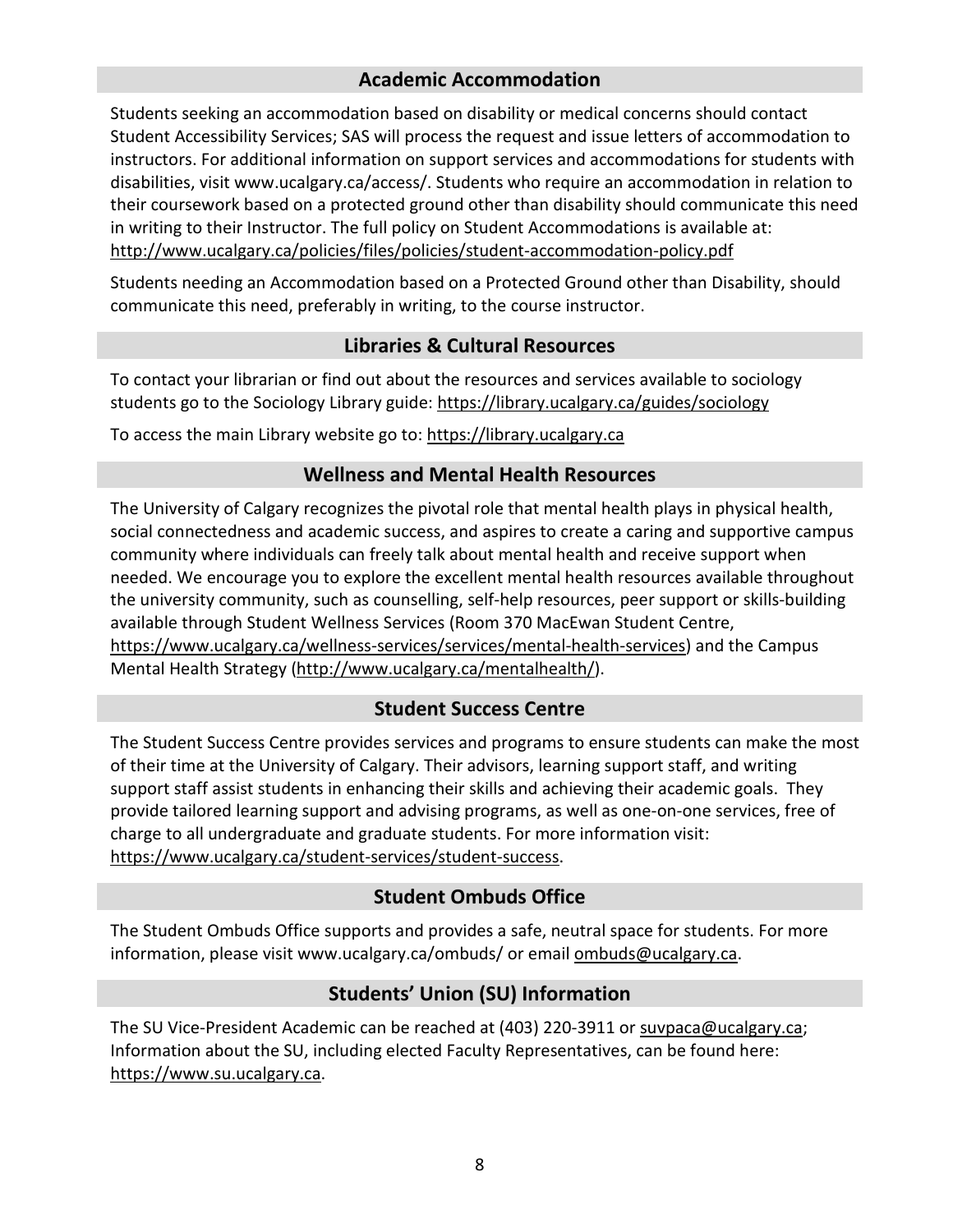#### **Safewalk**

<span id="page-8-0"></span>Campus security will escort individuals, day or night, anywhere on campus (including McMahon Stadium, Health Sciences Centre, Student Family Housing, the Alberta Children's Hospital and the University LRT station). Call 403-220-5333 or visit [http://www.ucalgary.ca/security/safewalk.](http://www.ucalgary.ca/security/safewalk) Use any campus phone, emergency phone or the yellow phone located at most parking lot pay booths. Please ensure your personal safety by taking advantage of this service.

#### **Thrive Priority Support Network**

<span id="page-8-1"></span>Your academic success and personal well-being are important to me. Please feel free to contact me at any time you need academic or personal support and I will help you identify the appropriate resources. Please note that I am working closely with the Thrive Priority Support Network, which seeks to identify students who are facing academic challenges and provide appropriate support services early. This tool monitors this course's D2L gradebook for sudden changes in a student's academic performance and alerts academic development specialists, who will then reach out to the student to touch base. Engagement with the academic development specialist is entirely voluntary and all information is confidential. More information is provided here: [https://www.ucalgary.ca/student-services/student-success/advising/help.](https://www.ucalgary.ca/student-services/student-success/advising/help)

## **Student Support**

Links to available on-campus supports as well as course-specific learning resources are available on D2L under CONTENT  $\rightarrow$  CAMPUS RESOURCES, and CONTENT  $\rightarrow$  COURSE RESOURCES.